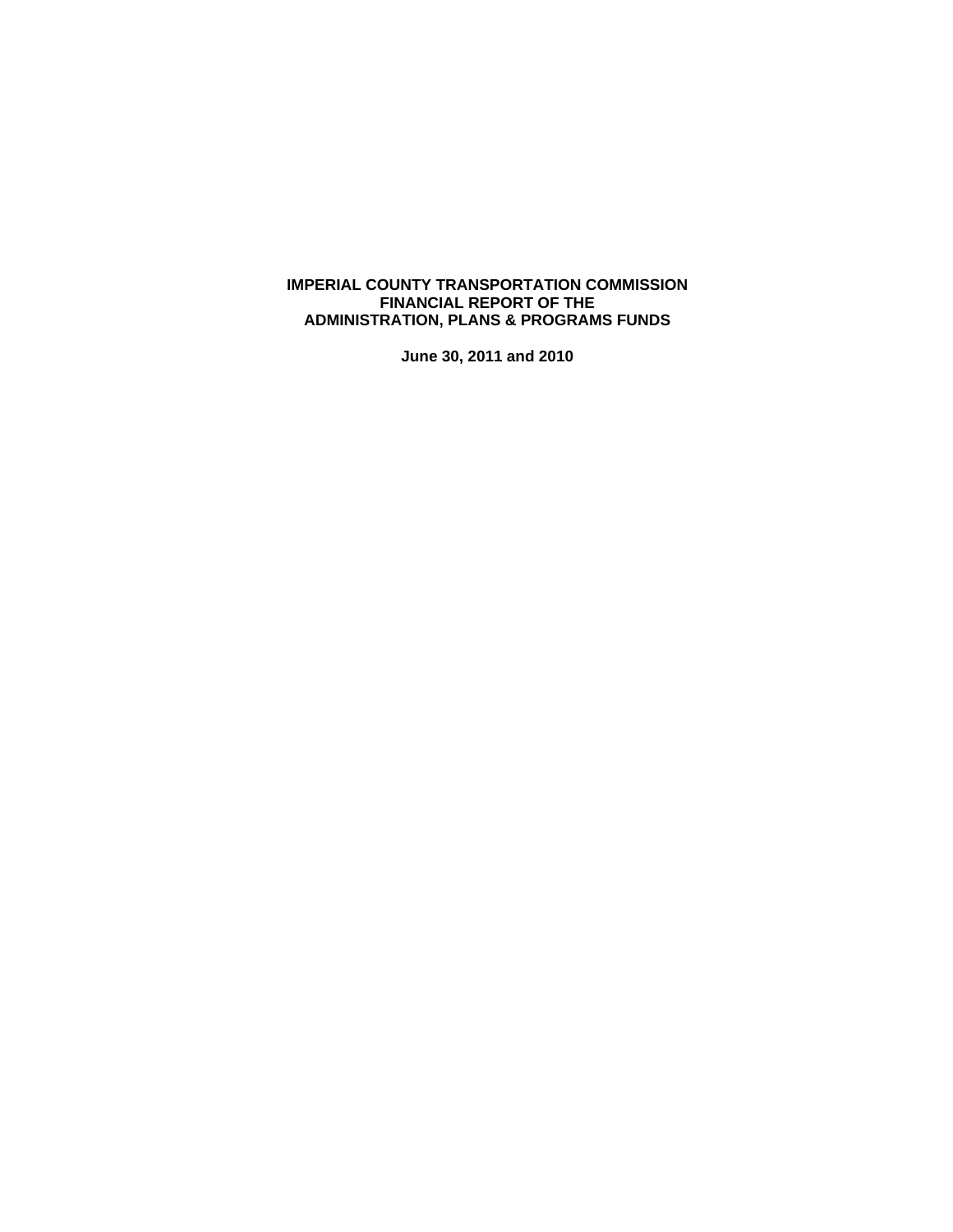# **CONTENTS**

| <b>INDEPENDENT AUDITORS' REPORT</b>     | 3     |
|-----------------------------------------|-------|
| <b>FINANCIAL STATEMENTS</b>             |       |
| <b>Balance Sheets</b>                   | 4     |
| Statements of Revenues and Expenditures | 5     |
| Statements of Changes in Fund Balance   | 6     |
| Notes to the Financial Statements       | 7 - 8 |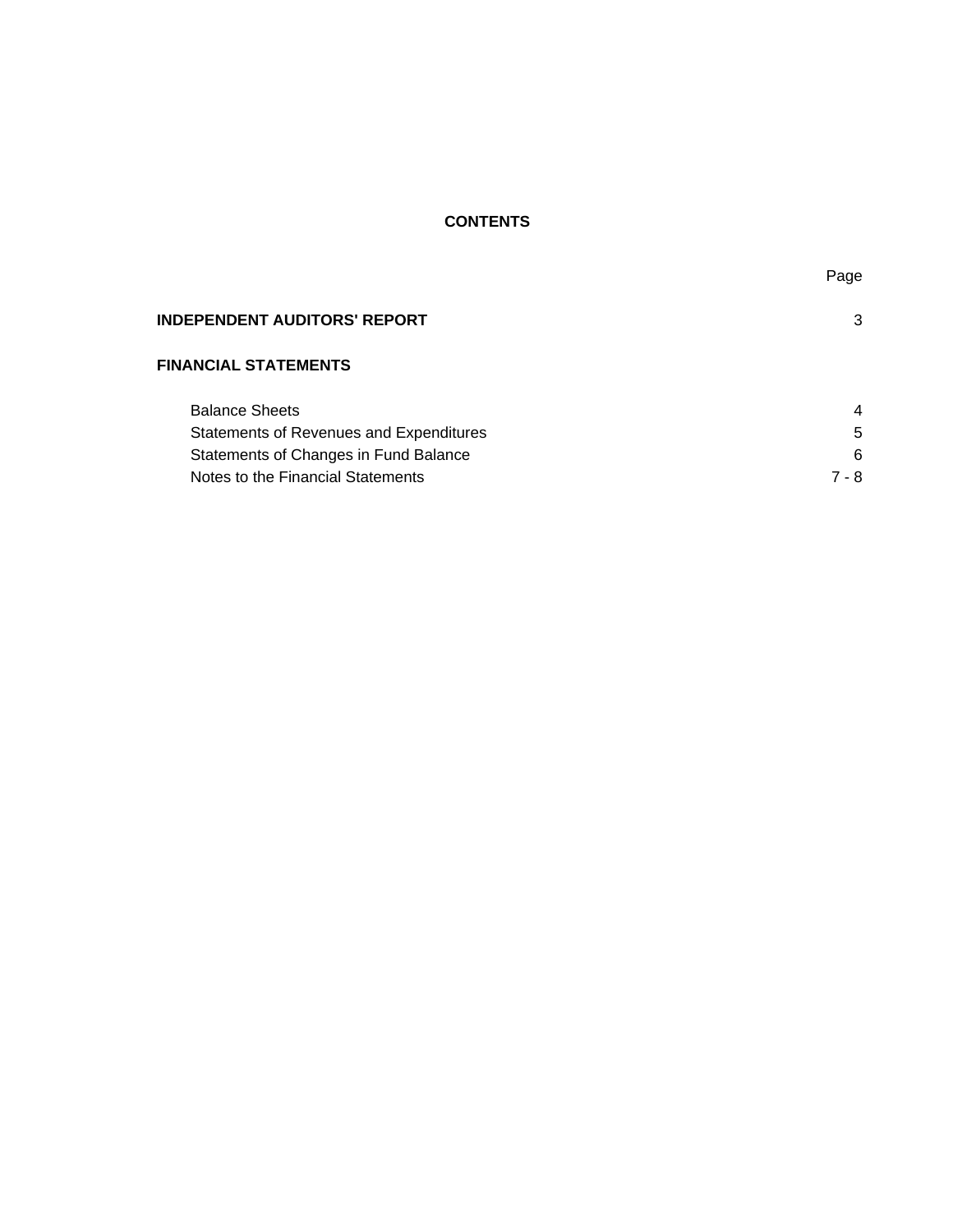

3205 South Dogwood Avenue El Centro, CA 92243 t 760.352.1021 f 760.352.3325 www.hbllp.com

# **INDEPENDENT AUDITORS' REPORT**

To the Commission Board Members County of Imperial, California

We have audited the accompanying financial statements of the Imperial County Transportation Commission Administration, Plans and Programs Funds as of June 30, 2011 and 2010, as listed in the table of contents. These financial statements are the responsibility of the Imperial County Transportation Commission's management. Our responsibility is to express an opinion on these financial statements based on our audit.

We conducted our audit in accordance with auditing standards generally accepted in the United States of America and the Guidelines on Auditing for Conformance, published by the Imperial County Transportation Commission. Those standards require that we plan and perform the audit to obtain reasonable assurance about whether the financial statements are free of material misstatement. An audit includes examining, on a test basis, evidence supporting the amounts and disclosures in the financial statements. An audit also includes assessing the accounting principles used and significant estimates made by management, as well as evaluating the overall financial statement presentation. We believe that our audit provides a reasonable basis for our opinion.

As discussed in Note 2, the financial statements present only the Imperial County Transportation Commission Administration, Plans and Programs Funds, and are not intended to present fairly the financial position of the Imperial County Transportation Commission and the results of its operations in conformity with accounting principles generally accepted in the United States of America.

In our opinion the financial statements referred to above present fairly, in all material respects, the financial position of the Imperial County Transportation Commission Administration, Plans and Programs Funds as of June 30, 2011 and 2010, and the results of its operations for the years then ended in conformity with accounting principles generally accepted in the United States of America.

Hutchinson and Bloodgood LLP

June 22, 2012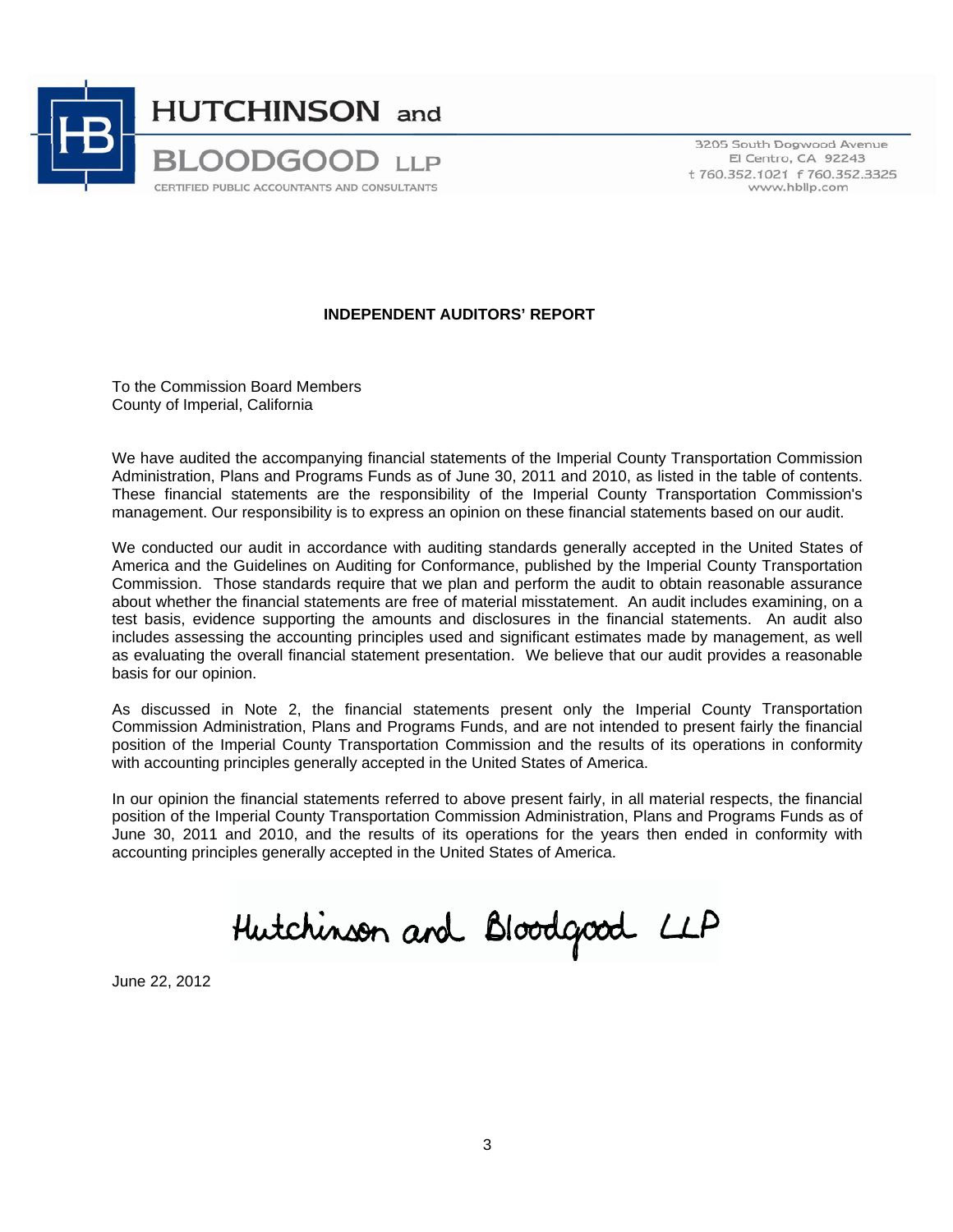# **BALANCE SHEETS June 30, 2011 and 2010**

|                                                | 2011         |    | 2010    |
|------------------------------------------------|--------------|----|---------|
| <b>ASSETS</b>                                  |              |    |         |
| <b>Current Assets</b>                          |              |    |         |
| Cash and Investments - Administration 7147     | \$<br>33,377 | \$ | 158,378 |
| Cash and Investments - Plans and programs 7148 | 126,740      |    | 138,192 |
| <b>Total Current Assets</b>                    | 160,117      | S  | 296,570 |
| <b>FUND BALANCE</b>                            |              |    |         |
| <b>Fund Balance</b>                            |              |    |         |
| Fund Balance - Unreserved                      | 160,117      |    | 296,570 |
| <b>Total Fund Balance</b>                      | 160,117      |    | 296,570 |

See accompanying notes and independent auditors' report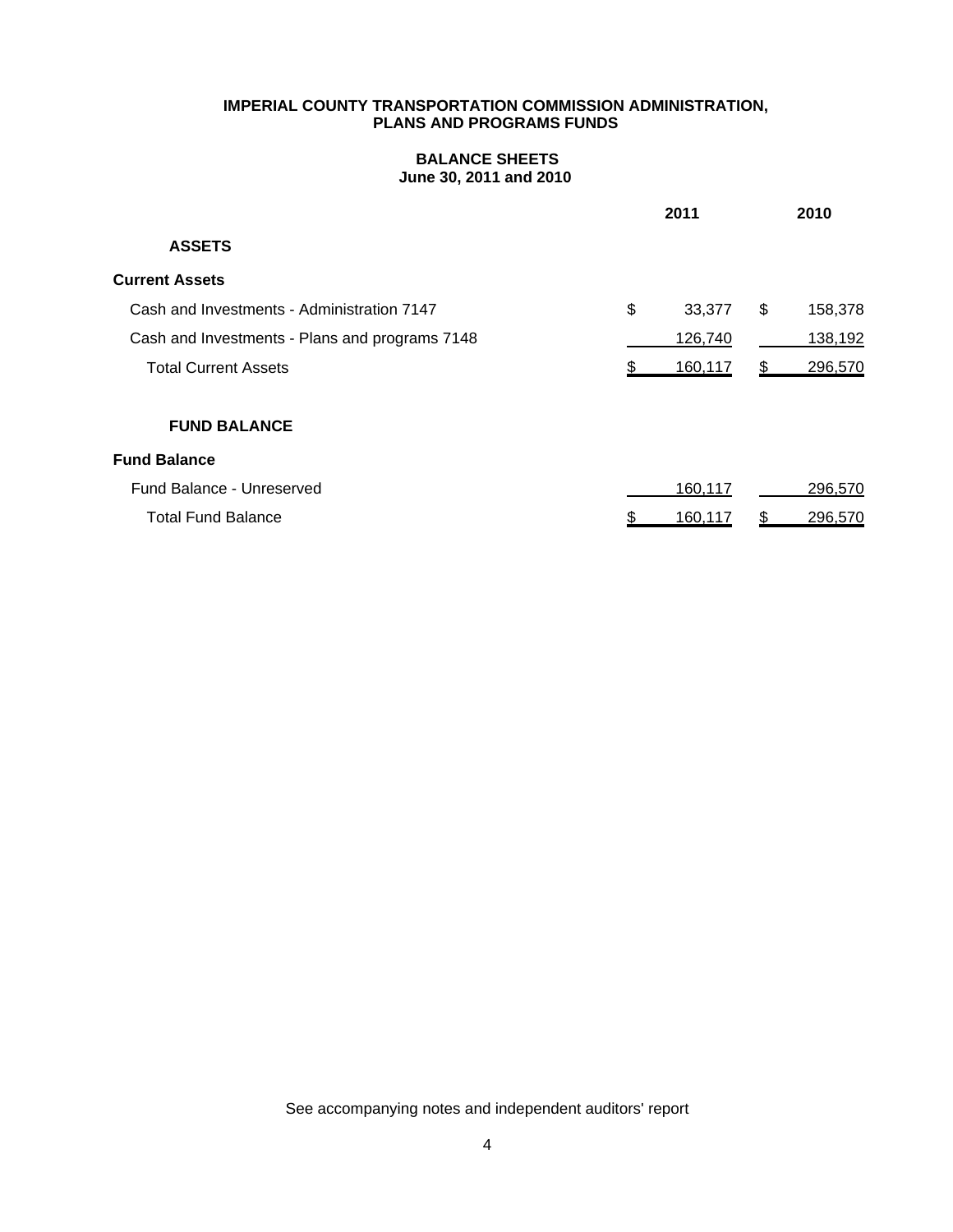# **STATEMENTS OF REVENUES AND EXPENDITURES For the Years Ended June 30, 2011 and 2010**

|                                              | 2011          | 2010          |
|----------------------------------------------|---------------|---------------|
| <b>Revenues</b>                              |               |               |
| Transfers in - Administration 7147           | \$<br>253,475 | 317,800<br>\$ |
| Transfers in - Plans and programs 7148       | 121,500       | 180,000       |
| Total revenue                                | 374,975       | 497,800       |
| <b>Expenditures</b>                          |               |               |
| Administration 7147                          | 378,476       | 317,800       |
| Plans and programs 7148                      | 132,952       | 180,000       |
| Total expenditures                           | 511,428       | 497,800       |
| Excess of revenues over (under) expenditures | (136,453)     |               |

See accompanying notes and independent auditors' report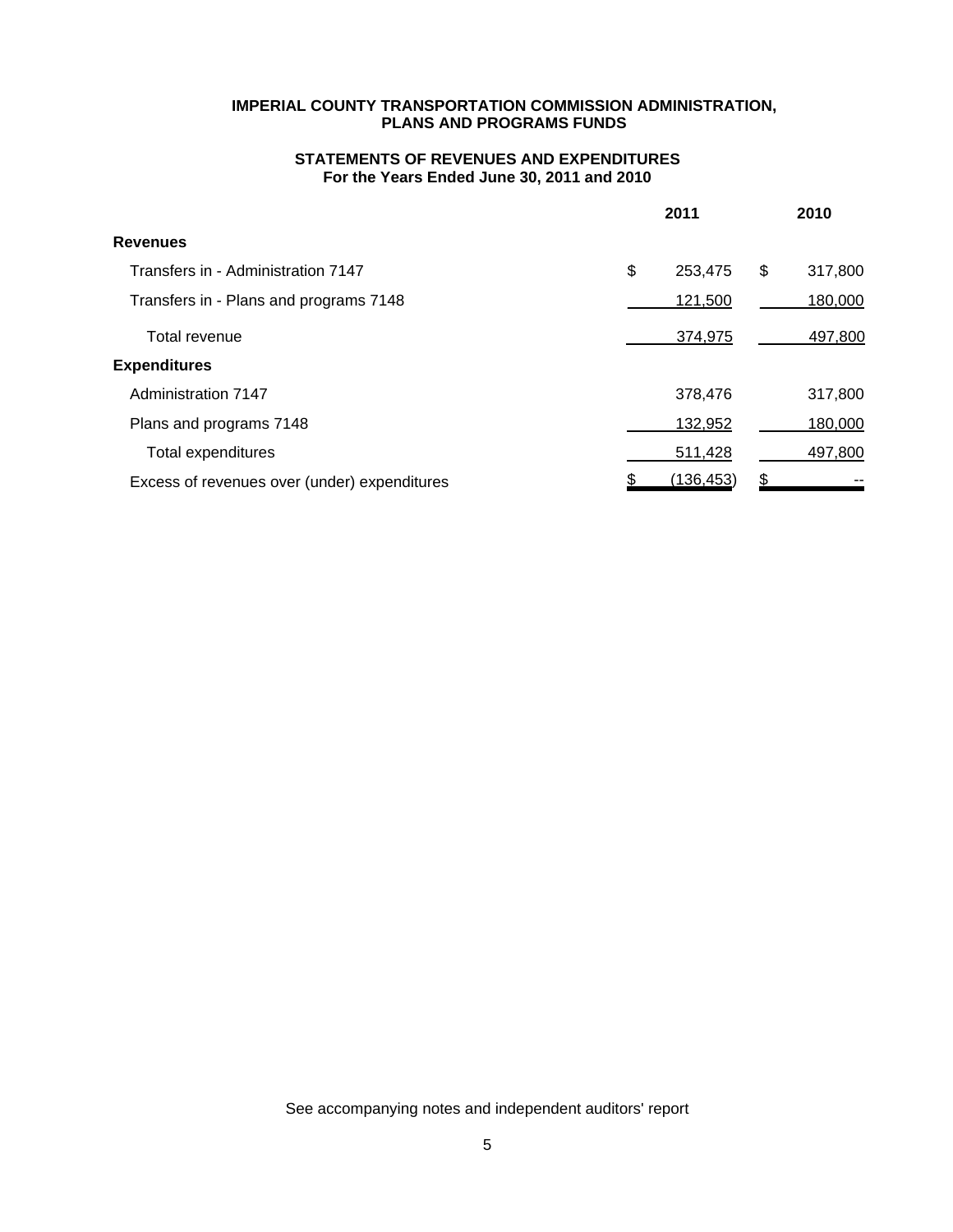# **STATEMENTS OF CHANGES IN FUND BALANCE For the Years Ended June 30, 2011 and 2010**

|                                                | 2011          | 2010          |
|------------------------------------------------|---------------|---------------|
| <b>Fund balance, beginning</b>                 |               |               |
| Administration 7147                            | \$<br>158,378 | \$<br>158,378 |
| Plans and programs 7148                        | 138,192       | 138,192       |
| Total Fund balance, beginning                  | 296,570       | 296,570       |
| Excess of revenues over (under) expenses       |               |               |
| Administration 7147                            | (125,001)     |               |
| Plans and programs 7148                        | (11, 452)     |               |
| Total Excess of revenues over (under) expenses | (136, 453)    |               |
| Fund balance, ending                           |               |               |
| Administration 7147                            | 33,377        | 158,378       |
| Plans and programs 7148                        | 126,740       | 138,192       |
| Total Fund Balance, ending                     | 160,117       | 296,570<br>S  |

See accompanying notes and independent auditors' report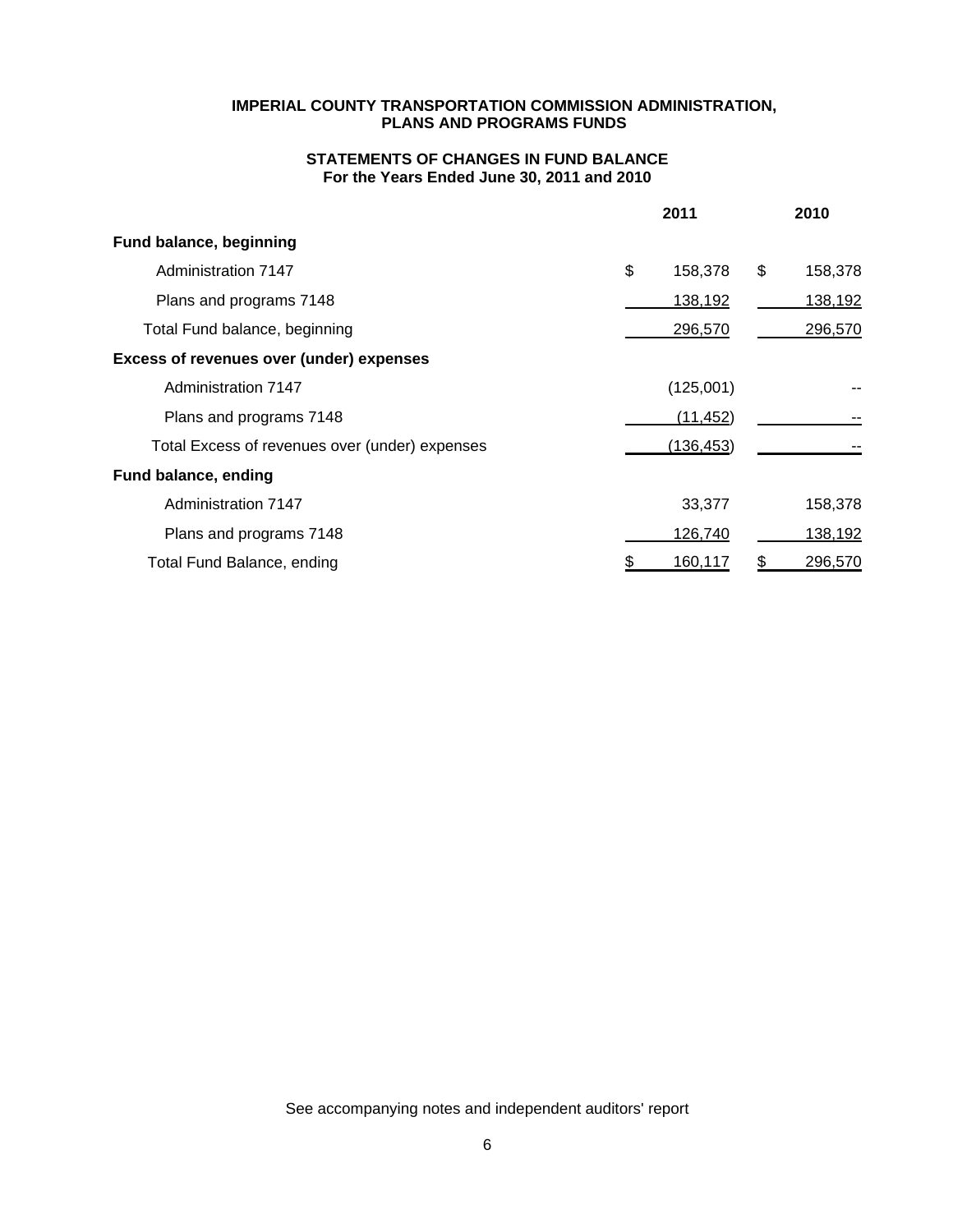#### **NOTES TO THE FINANCIAL STATEMENTS June 30, 2011 and 2010**

#### **Note 1. SUMMARY OF SIGNIFICANT ACCOUNTING POLICIES**

#### *Reporting Entities*

The Imperial County Transportation Commission Administration, Plans and Programs Funds of the County of Imperial, California, an Agency Fund was created pursuant to SB 620 to supplement existing funding sources for public transit services.

The County's Auditor-Controller's office acts as a trustee for the funds received and disbursed. The revenues of the fund are derived from ¼ cent of the local general sales tax collected statewide. The State Board of Equalization returns the ¼ cent to each county according to the amount of the tax collected.

The County's Auditor-Controller, based upon allocation instructions received from the Imperial County Transportation Commission "the ICTC", makes disbursements from the TDA fund to the County of Imperial and the cities, located within the County, which are eligible for TDA funds. The allocation instructions apportion the revenues received by the TDA fund among the incorporated and unincorporated areas of the County, based on population.

#### *Basis of Accounting*

The accounting policies of the Imperial County Transportation Commission Administration, Plans and Programs Funds conform to generally accepted accounting principles as applicable to governments.

The Imperial County Transportation Commission Administration, Plans and Programs Funds are accounted for in a trust fund of the County of Imperial using the modified accrual basis of accounting, whereby revenues are recognized when they become measurable and available to finance expenditures of the current period and expenditures are generally recognized when the related fund liabilities are incurred.

#### **Note 2. ANNUAL FINANCIAL STATEMENTS**

The financial statements are intended to present the financial position, results of operations and compliance with the Transportation Development Act for only the Imperial County Transportation Commission, Plans and Programs Funds.

#### **Note 3. CASH AND INVESTMENTS**

Cash is pooled with other cash of the County of Imperial to maximize investment opportunity and yields. Investment income resulting from this pooling is allocated to the respective funds, including the Imperial County Transportation Commission Administration, Plans and Programs Funds, based upon monthly average cash balances. Information regarding categorization of investments and risk can be found in the County's financial statements. The financial statements for the County of Imperial may be obtained by contacting the Auditor-Controller's office in El Centro, California.

Investments are stated at fair value in accordance with GASB 31, *Accounting and Financial Reporting for Certain Investments and for External Investment Pools*.

#### See independent auditors' report